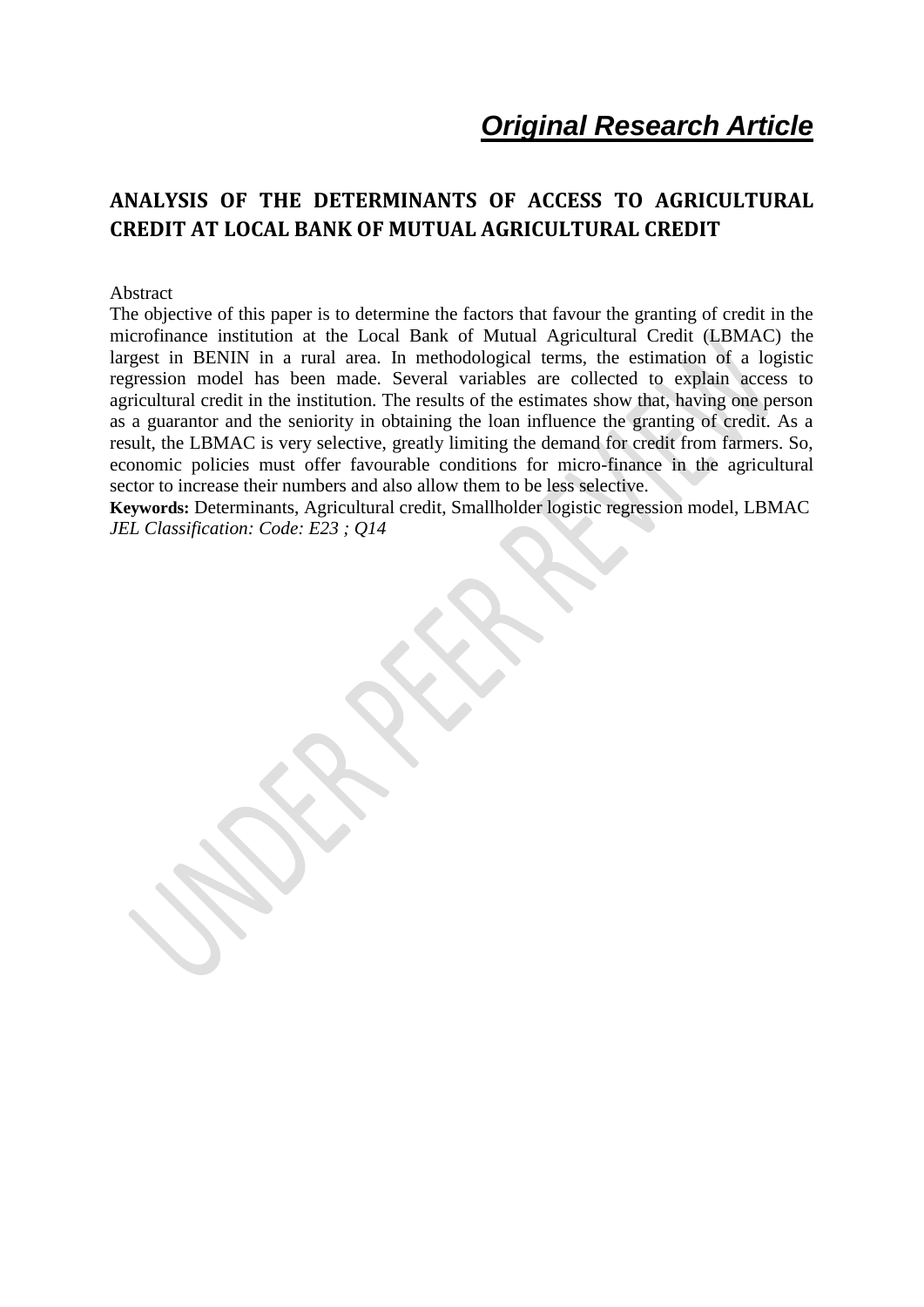## **1. INTRODUCTION**

Agriculture is a main source of wealth in BENIN. The services constitute the most important sector of the Beninese economy and are followed by Agriculture. It contributes around 32.7% to the Gross Domestic Product, 75% to export earnings, 15% to State revenue and provides about 70% of jobs. It also and above all contributes to ensuring the country's food security. Thus, BENIN is currently emphasizing the development of the agricultural sector by adopting a strategic plan to revive the agricultural sector. This plan includes a series of measures including, among others, the establishment of a financing, credit and insurance system specific to agriculture.

Access to finance remains a major challenge for farms in developing countries. For Ololade and Olagunju, (2013) farmers are particularly in need of credit because of the seasonality of their activities and the uncertainties they face. The agricultural credit is as important as labor, land, seeds, equipment and raw materials (Rahji, 2000; Wicaksono E, 2014). The availability of credit gives farmers the possibility of accessing fertilizers, improved seeds, insecticides and labor (Hussein & Thapa, 2012; Ololade and Olagunju, 2013), and allows the agricultural calendar to be respected by timely availability of inputs (Memon et al., 2016). According to Feder et al (1990) the access to credit improves agricultural productivity. The low productivity is a threat to food security in countries with worrying level of poverty. However, in Benin, smallholders are dominant with still low productivity levels (Assogba et al, 2017).

For Olagunju and Ajiboye, (2010), farmers with access to credit can engage in the use of modern technology, which promotes technology transfer and investment. In addition, credit strengthens the resilience of farmers by allowing them to adapt to climate change, and to hedge against risk (Olalade and Olagunju, 2013). Thus, the availability and adequate access, in time and at a lower cost, to agricultural credit from institutions is of great importance, in particular for farmers (Elias et al., 2015). However, the conditions of formal finance are not accessible to farmers.

Thus, according to Lanha (2001), in order to fight against poverty and fill the void left by traditional banking systems, Micro Finance Institutions (MFIs) will develop. The experiences of microcredit in Benin go back to the 1970s with the creation in 1977 of the Local Bank of mutual agricultural credit (LBMAC) managed by the national agricultural credit with the objective of offering savings and credit services to farmers and civil servants and entrepreneurs (Sossa, 2011). Today, Benin has about a hundred MFIs and financial services for agriculture are provided by a small number of microfinance (Kodjo et al., 2003). The leader in the sector remains the LBMAC which is established all over the country and especially in rural areas. It appears as a giant of microfinance in Benin. Thus, analyzing the determinants of access to agricultural credit in this institution is important in understanding the supply credit of MFIs to agriculture in the country.

From the point of view of recent literature, Assouto and Houngbeme (2020) analyzed the role of access to credit in improving agricultural productivity and Sossou et al. (2017) analyzed the factors that determine access to credit for farms in Benin.

This paper attempts to identify the determinants of access to credit in the leading structure of agricultural financing and in a municipality whose main activity is agriculture and over 86% of the population lives mainly on agricultural income (INSAE, 2019).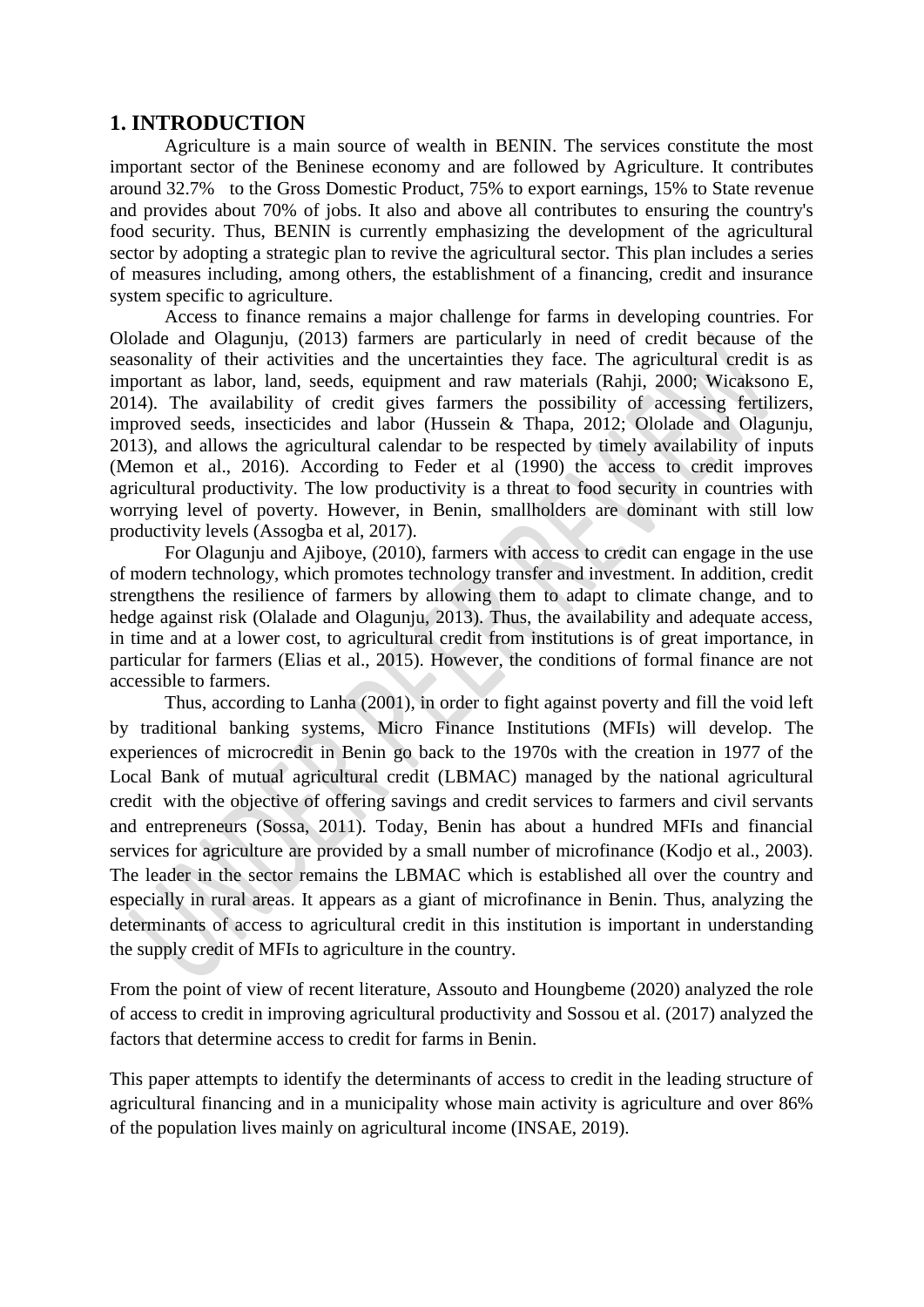Remainder of the article is divided into three sections. The next part deals with the research methodology. The third section presents and discusses the results. The last draws the conclusion and formulates economic policy implications.

# **2. RESEARCH METHODOLOGY**

## **2.1. Description of the study area**

Included between 10°20'41" and 10°34' north latitude and between 2°22'45" and 2°38' east longitude, the municipality of Sinendé is limited to the north by that of Gogounou, to the south by the commune of N'Dali, to the east by that of Bembéréké and to the west by the municipality of Péhunco. The commune of Sinende is located in the far north of the Borgou department and covers an area of  $2,289$  km<sup>2</sup>. The climate is Sudano-Guinean with two seasons: a rainy season extending from April to October, or about six (6) months of rain and a dry season ranging from mid-October to mid-April. The water level recorded annually varies between 1000 mm and 1200 mm with maximum precipitation in August and September. The average temperature varies throughout the year between 24.2 ° C (September) and 29.5 ° C (March), i.e. a thermal amplitude of  $5 \degree$  C. These temperatures are characterized by a diurnal thermal amplitude greater than the annual amplitude. MECPD (2019)

Figure 1 : Map of the municipality of SINENDE



Source : MECPD(2019)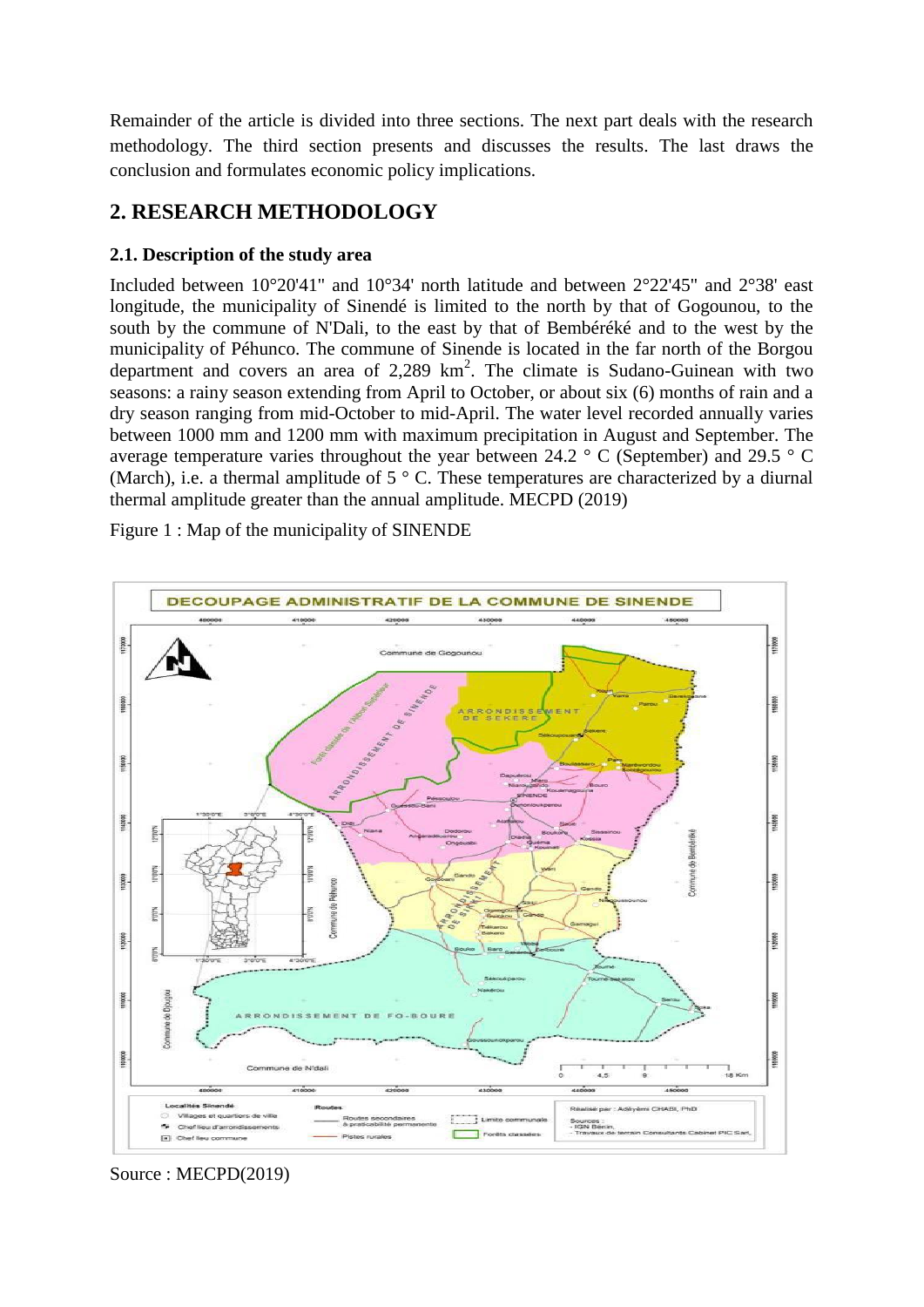#### **2.2 Data Collection Method and Sources**

Data collected are primary. The study population is made up of 597 people who applied for agricultural credit to LBMAC SINENDE in 2019. Given the constraints, we selected a sample of 150 people. The simple random sampling technique without replacement was used for sample selection.

#### **2.3. Analytical Model**

#### 2.3.1. Logistics model Specification

Model used is based on the one adopted by Gebeyehu et al. (2019). It is about measuring and explaining the probability of having access to credit. We define a dichotomous variable  $y_i$ which is equal to 0 if the farmer has not obtained the credit and to 1 if it is the case, we suppose that there is a continuous latent and unobserved variable Y\* which determines the value of Y We therefore have:

$$
y_i = \begin{cases} 1 \to if \ y_i^* > C \\ 0 \quad if \ not \end{cases} \forall i = 1 \dots N
$$

where C is the threshold and  $y_i$  the dependent variable which can be written as the sum of a linear combination of characteristics specific to each farmer and a random term.

$$
y_i = x_i \beta + \epsilon_i
$$

with the random term  $\epsilon i$  distributed according to a logistic law where  $x_i$  includes all the socio-economic and demographic characteristics of the farmer. It is assumed that the vector  $x_i$  does not include constant. The probabilities associated with the two modalities are defined as follows:

$$
P_i = Prob(y_i = 1) = Prob(y_i^* \ge 0)
$$
  
\n
$$
\Leftrightarrow P_i = Prob(\epsilon_i > x_i \beta) = 1 - Prob(\epsilon_i < -x_i \beta)
$$
  
\n
$$
\Leftrightarrow P_i = \Lambda(x_i \beta)
$$

with  $\Lambda$  (.) the distribution function of the logic law; thus the logic model defines the probability associated with the event  $yi = 1$ , as the value of the distribution function of the logistic law considered at the point  $x_i\beta$ .

$$
P_i = \Lambda(x_i \beta) = \frac{1}{1 + e^{-x_i \beta}} \implies 1 - P_i = \frac{e^{-x_i \beta}}{1 + e^{-x_i \beta}} \implies \frac{P_i}{1 - P_i} = \frac{1}{1 + e^{-x_i \beta}} * \frac{1 + e^{-x_i \beta}}{e^{-x_i \beta}} = e^{x_i \beta} = C_i
$$

Moreover, the marginal effect of the  $j$  th variable on the probability  $P_i$  is obtained by:

$$
\frac{\partial P_i}{\partial x_i^{[j]}} = \frac{e^{x_i \beta}}{(1 + e^{x_i \beta})^2} \beta_j
$$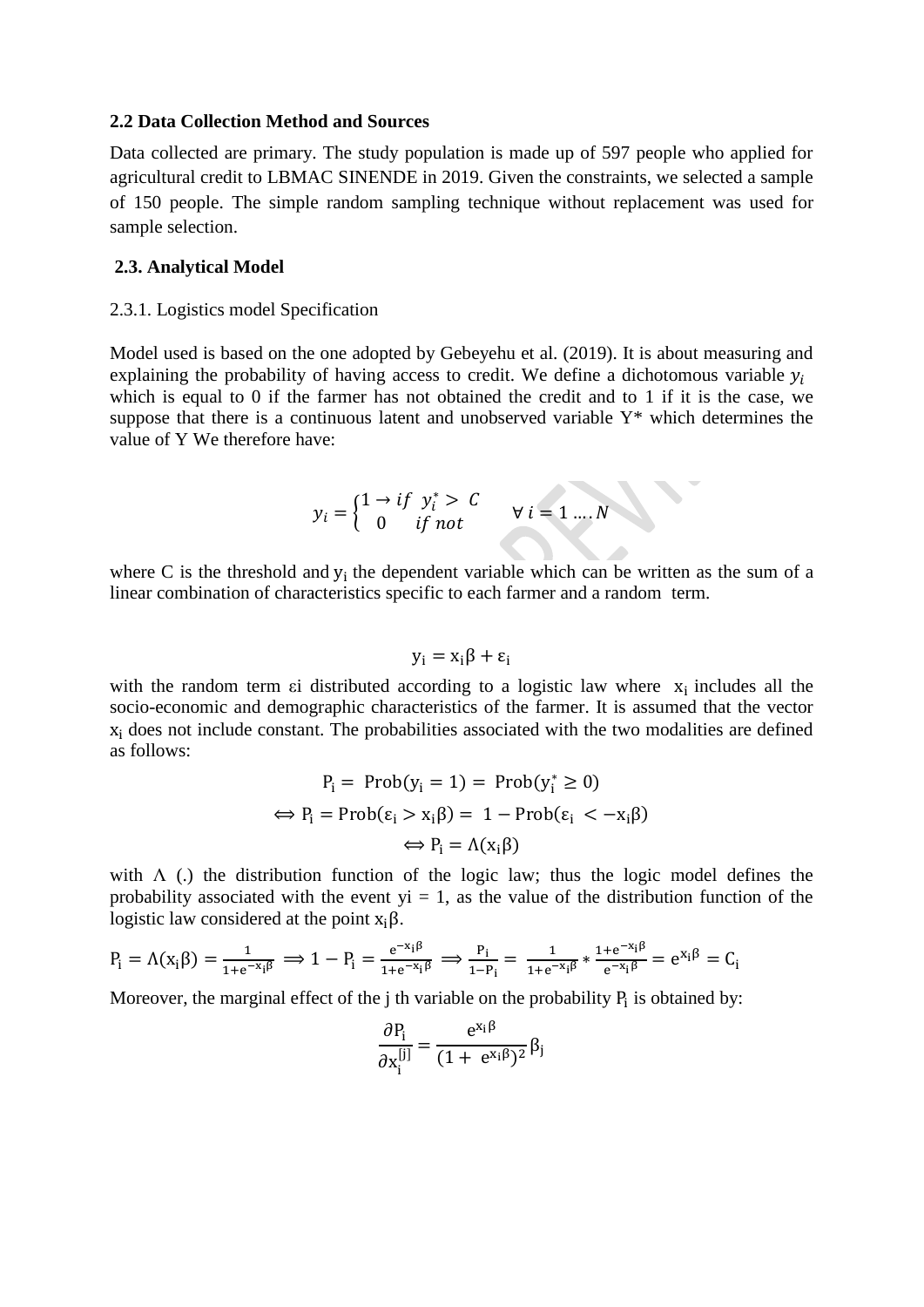## 2.3.2. Presentation and definition of model variables

Dependent variable is dichotomous and represents the farmer's access to the institution's credit. It takes the value 1 when credit is granted and 0 otherwise.

| Variables        | Description                        | Measurement                                                    |  |  |  |
|------------------|------------------------------------|----------------------------------------------------------------|--|--|--|
|                  | Dependent variable                 |                                                                |  |  |  |
| Acces            | The farmer obtained the credit     | Dummy:1 if access, 0 otherwise                                 |  |  |  |
|                  | Independent variables              |                                                                |  |  |  |
| Age              | farmer's age in years              | Year                                                           |  |  |  |
| <b>Sex</b>       | Farmer's sex                       | $1 = male, 0 = female$                                         |  |  |  |
| Exp              | Number of credit experiences       | $1 =$ first $2 =$ second $3 =$ more than two<br>experiences    |  |  |  |
| num_dep          | number of dependents               | $1 =$ less than 5; 2 = between 5 and 10, 3<br>$=$ more than 10 |  |  |  |
| Dur              | Duration of the requested credit   | $1 =$ less than six months and $2 =$ more<br>than six months   |  |  |  |
| Guar             | has the guarantee                  | $1 =$ for a famer who has a guarantee, 0<br>otherwise          |  |  |  |
| $\text{crop\_d}$ | Crop diversification               | $1 = yes, 0 = no$                                              |  |  |  |
| mem_ass          | Member of an association           | $1 = yes, 0 = no$                                              |  |  |  |
| act_gen          | Other income-generating activities | $1 = yes, 0 = no$                                              |  |  |  |
| Pov              | Poverty level                      | $1 = poor 2 = well-off and 3 = rich$                           |  |  |  |

The explanatory variables make 10 which are represented in Table 1.

### Table 1: Presentation of study variables

## **3. RESULTS AND DISCUSSION**

## **3.1 Demographic and socio-economic characteristics of famers sample**

Table 2 shows the age distribution of farmers.

Table 2: Descriptive statistics of the sample for the continuous variable: ages

| Variable |       | Acces $(n1=130)$ |       | No acces $(n2=20)$ |       |       |
|----------|-------|------------------|-------|--------------------|-------|-------|
|          | Mean  | SD               | Mean  | SD                 | Mean  |       |
| Age      | 40.06 | 11.14            | 42.36 | 11.98              | 40.37 | 11.24 |

We see that the average age of farmers is 40 years.

Table 3 shows the descriptive statics of the discrete variables in the sample. Among loan requesters, about 33% are women, 87% on average have had access to credit, and 63% have a seniority of more than two years. In addition, 71% have guarantees or carry out activities other than agriculture. In the sample 27% are poor; the loan duration is 91% more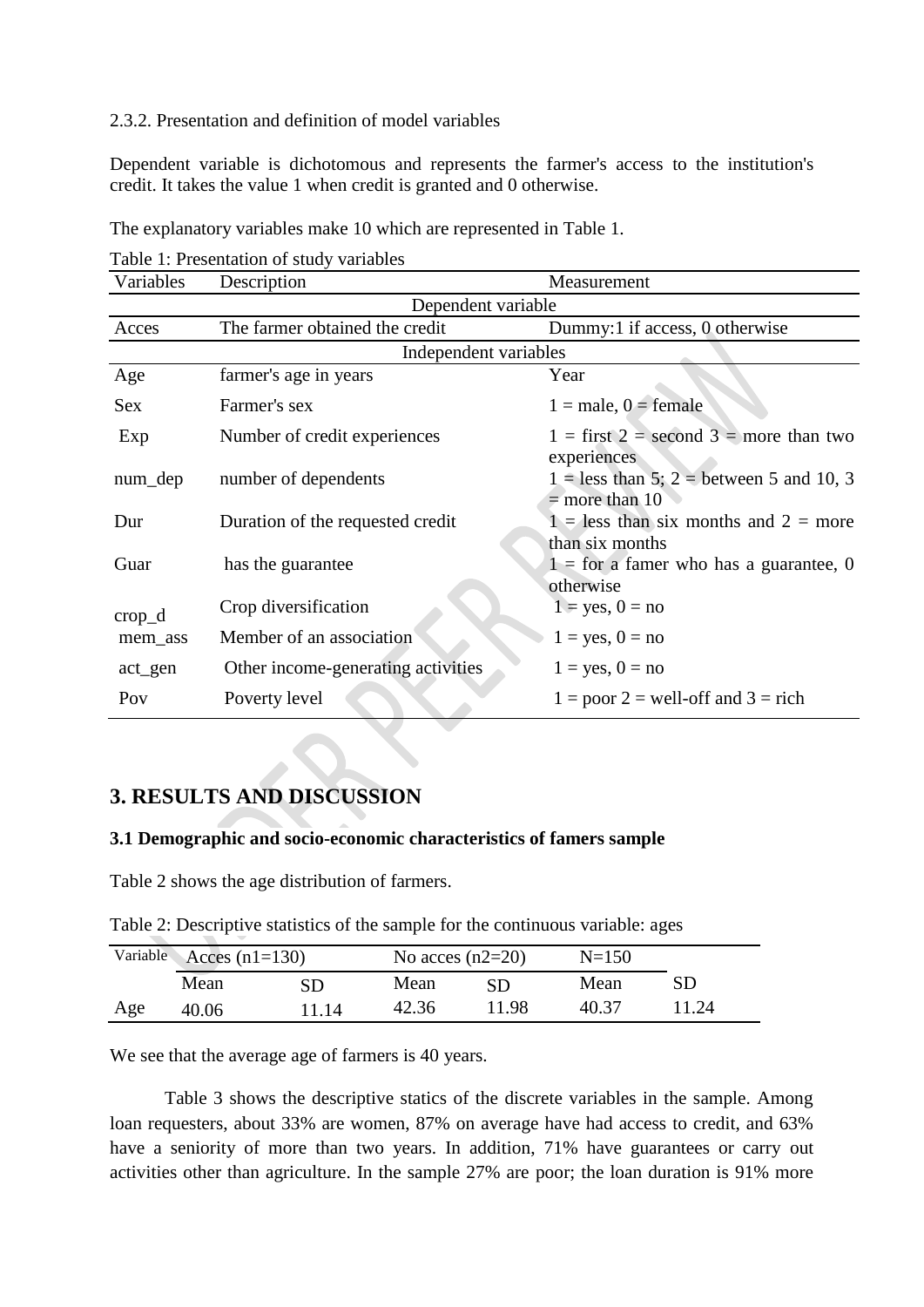than one year and 43.33% are in groups. We note that more than 90% of farmers grow more than one crop, and nearly half have less than five persons dependents.

| Variables             | <b>Numbers</b> | Percentages | Variables                  |     | numbers percentages |
|-----------------------|----------------|-------------|----------------------------|-----|---------------------|
| Acces                 |                |             | <b>Sex</b>                 |     |                     |
| $0 = No$              | 130            | 86.67       | $0 =$ female               | 101 | 67.33               |
| $1 = Yes$             | 20             | 13.33       | $1 = male$                 | 49  | 32.67               |
| mem_ass               |                |             | Dur                        |     |                     |
| $0 = No$              | 65             | 43.33       | $1 =$ less than six months | 14  | 9.33                |
| $1 = Yes$             | 85             | 56.67       | $2 =$ more than six months | 136 | 90.67               |
| Guar                  |                |             | $\mathbf{crop\_d}$         |     |                     |
| $0 = No$              | 107            | 71.33       | $0 = No$                   | 140 | 93.33               |
| $1 = Yes$             | 43             | 28.67       | $1 = Yes$                  | 10  | 6.67                |
| Exp                   |                |             | act_gen                    |     |                     |
| $1 = first$           | 21             | 14          | $0 = No$                   | 43  | 28.67               |
| $2 = second$          | 35             | 23.33       | $1 = Yes$                  | 107 | 71.33               |
| than 94<br>$3 = more$ |                | 62.67       | num_dep                    |     |                     |
| two                   |                |             |                            |     |                     |
| Pov                   |                |             | $1 =$ less than 5          | 71  | 47.33               |
| $1 = poor$            | 41             | 27.33       | $2 =$ between 5 and 10     | 63  | 42                  |
| $2 =$ well-off        | 80             | 53.33       | $3 =$ more than 10         | 16  | 10.67               |
| $3 =$ rich            | 29             | 19.33       |                            |     |                     |

Table 3: Descriptive statistics of the sample famers (for dummy variables)

### *3.2. The quality of the logit regression model*

Logit model is globally significant as indicated by the p-value associated with the chi-square test (Prob> chi2 =  $0.0001$ ). To check the robustness of this estimate, the probit model is estimated. The latter is also globally significant with a p-value associated with the chi-square test of (Prob> chi2 = 0.0000). In addition, the signs of the coefficients of the two models are identical, as is the significance of the variables. The area under curve is 0.8750 model performance is good. After performed goodness-of-fit test, the model fits reasonably well. To assess the model's ability to classify well, we construct the confusion matrix. It allows comparing the observed values of the dependent variable with those which are predicted, then counts the good and bad predictions. Its interest is that it allows both to understand the error rate and to account for the structure of the error.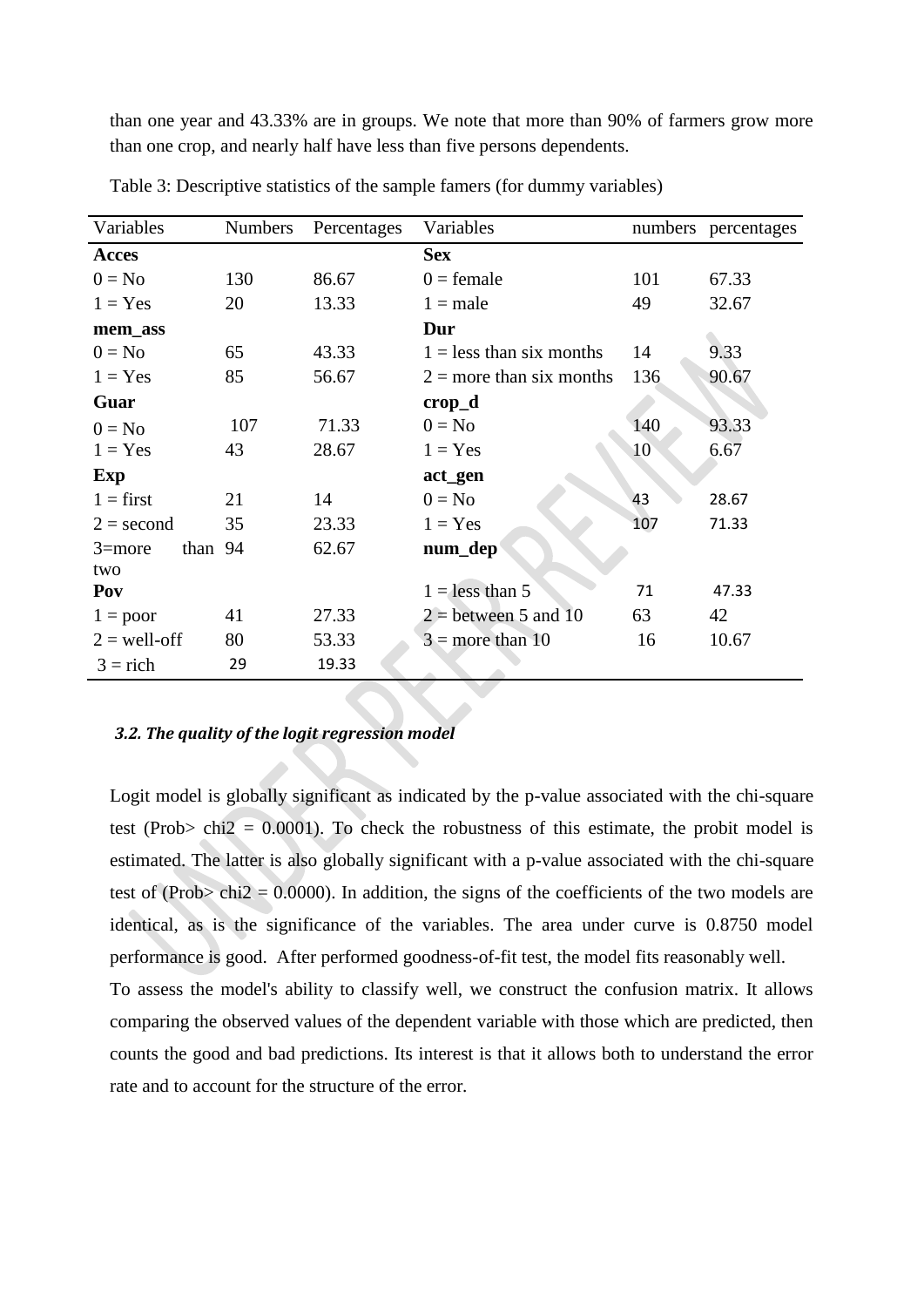### *3.3 Determinants of access to agricultural credit at LBMAC*

Results of the estimations show the variables which are the determinants of having of agricultural credit. Table 4 summarizes the results of the estimates.

|                  | (1)        | (2)                            | (3)             |
|------------------|------------|--------------------------------|-----------------|
|                  | Logistic   | probit                         | margin_logistic |
| <b>VARIABLES</b> | Acces      | acces                          | Acces           |
|                  |            |                                |                 |
| Age              | $-0.0445$  | $-0.0237$                      | $-0.004$        |
|                  | (0.0306)   | (0.0160)                       | (0.002)         |
| <b>Sex</b>       | $1.065*$   | $0.590*$                       | $0.086*$        |
|                  | (0.641)    | (0.350)                        | (0.05)          |
| num_dep          | 0.775      | 0.425                          | 0.063           |
|                  | (0.531)    | (0.287)                        | (0.043)         |
| Guar             | $2.517***$ | 1.389***                       | $0.203***$      |
|                  | (0.653)    | (0.347)                        | (0.046)         |
| Act_gen          | 0.301      | 0.193                          | 0.024           |
|                  | (0.690)    | (0.394)                        | (0.056)         |
| Mem_ass          | 0.633      | 0.328                          | 0.051           |
|                  | (0.637)    | (0.347)                        | (0.051)         |
| $Crop_d$         | $-1.117$   | $-0.594$                       | $-0.090$        |
|                  | (1.097)    | (0.629)                        | (0.09)          |
| Pov              | 0.769      | 0.430                          | 0.062           |
|                  | (0.502)    | (0.264)                        | (0.040)         |
| Exp              | 0.988**    | $0.577***$                     | $0.08**$        |
|                  | (0.417)    | (0.219)                        | (0.032)         |
| Dur              | 0.624      | 0.355                          | 0.050           |
|                  | (1.263)    | (0.642)                        | (0.102)         |
| Constant         | $-3.670$   | $-2.153$                       |                 |
|                  | (3.377)    | (1.791)                        |                 |
| Observations     | 150        | 150                            | 150             |
|                  |            | Standard errors in parentheses |                 |
|                  |            | *** p<0.01, ** p<0.05, * p<0.1 |                 |

Table 4: The coefficients and marginal effects of the logistic regression model

Table 4 shows that only two variables influence the probability of having access to credit at SINENDE's LBMAC. Indeed, the possession of a guarantor and the seniority increase the probability of obtaining an agricultural loan in the MFI. For a farmer who has a guarantee, it increases his chances of obtaining a loan by 20% compared to a farmer who does not have. In addition, between two experiences of applying for credit, the farmer increases his chances of obtaining by 8%.

For Sossou et al (2017), the guarantee does not influence the obtaining of credit unlike the LBMAC of Sinendé. On the other hand, Lemessa and Gemechu (2016) find that experience in using credit is an important variable that influences access to formal credit. This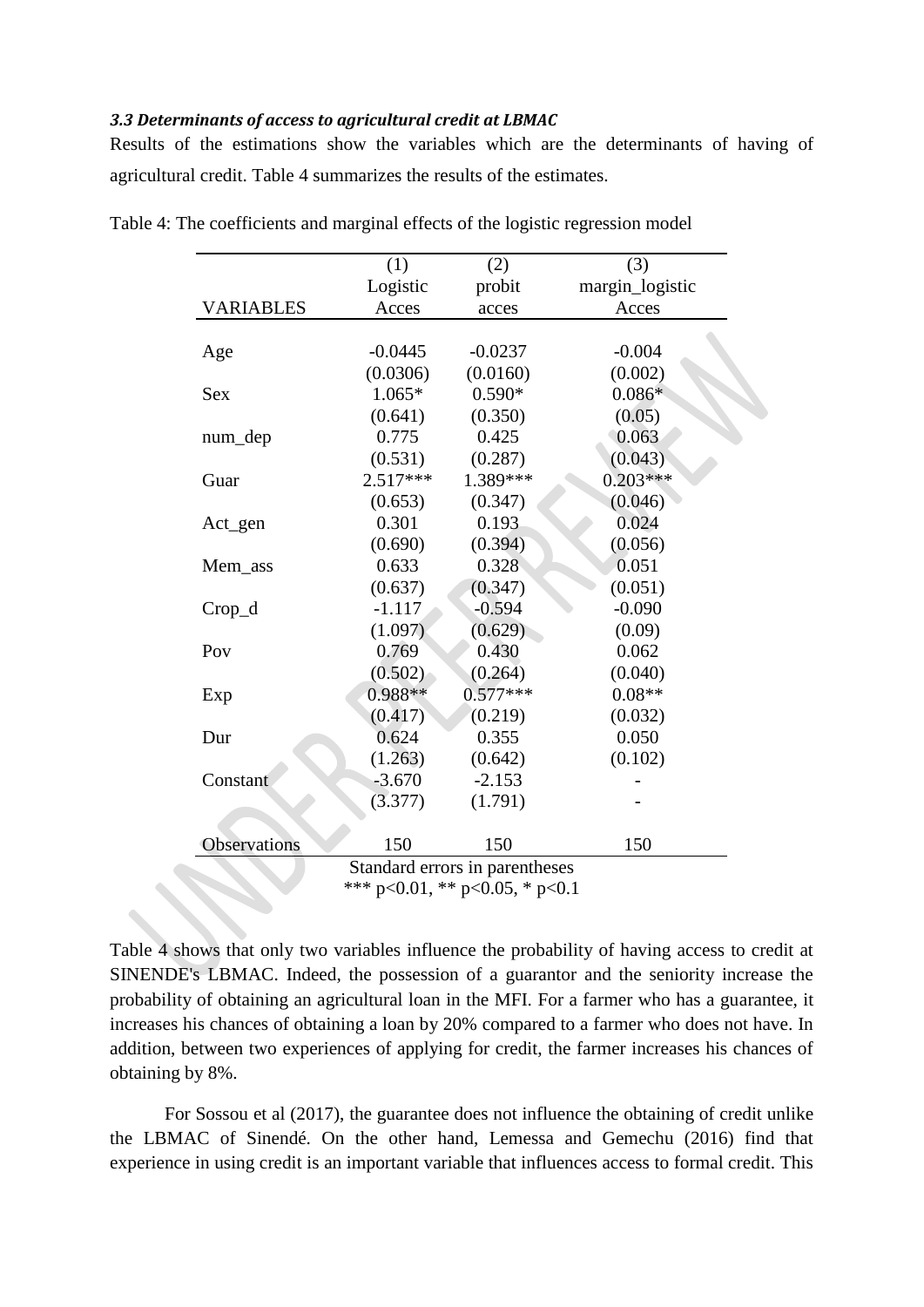result confirms ours. In addition, Gebeyehu et al (2019) find that the probability of accessing formal credit was also positively and significantly influenced by the number of years of membership in formal sources of credit. Mpuga, (2004) found that farmers' access to formal credit institution is positively influenced by farm operation in the use of credit. Sossou et al (2017) find no influence between membership and access to credit.

In the case of LBMAC, variables such as age, sex, group membership do not influence credit granting. But, for Mpuga (2004), age influences the granting of credit as for Gebeyehu et al (2019), which is not the case for the study by sossou et al (2017).

Gender is a factor that recurs in the literature as a determining factor in the granting of credit. Thus, from Awunyo-Vitor and Abankwah, (2012) came to the conclusion that men are more likely to access credit than women. Similarly, Gebeyehu et al (2019), find that gender influences the granting of credit. The model of Ololade and Olagunju (2013) revealed the existence of a significant relationship between gender and access to credit. Unlike previous authors, the model results show that the gender variable is not significant in the granting of credit (Sossou et al, 2017).

Finally, belonging to a group, to multipurpose agricultural cooperatives is also a variable that affects access to formal credit (Lemessa and Gemechu; 2016). Membership in a financial solidarity group has a positive influence on access to microcredits (Sossou et al, 2017). Abalo (2007) comes to the same conclusion in his study on micro-enterprises in Togo.

## **IV CONCLUSION**

In this paper, it was a question of determining the factors that favor the granting of credit in the largest microfinance institution in Benin. The methodology revolves around the estimation of a logistic model. Several variables are used to explain access to agricultural credit. The results of the estimates show that only two variables influence the granting of credit. Having a person as a guarantor and your seniority in obtaining a loan improves your chances of obtaining agricultural credit with LBMAC.

Thus, the institution is very selective, which can severely limit farmer's demand for credit. To cope with this situation, policies must offer favourable conditions to MFIs in this sector to not only increase their number but allow them to be less selective. If agricultural producers are forced to leave the formal system and MFIs restrict their access, it will be detrimental to them. This study would benefit from taking into account other variables such as the level of education, the proximity of MFIs. Also, the search for factors that influence obtaining the requested amount or a credit lower than the desired amount is a consideration not taken into account in this study.

### **REFERENCES**

Abalo, K., (2007) Importance of microfinance in the financing of micro enterprises in Togo. African Economic Conference 2007. 'Opportunities and Challenges of Development for Africa in the Global Arena' 15-17 November 2007, Addis Abeba, Ethiopia.

Assogba, P. N., Haroll Kokoye, S. E., Yegbemey, R. N., Djenontin, J. A., Tassou, Z., Pardoe, J. et Yabi, J. A. (2017). "Determinants of credit access by smallholder farmers in North-East

Benin". Journal of Development and Agricultural Economics, 9(8):210-216.